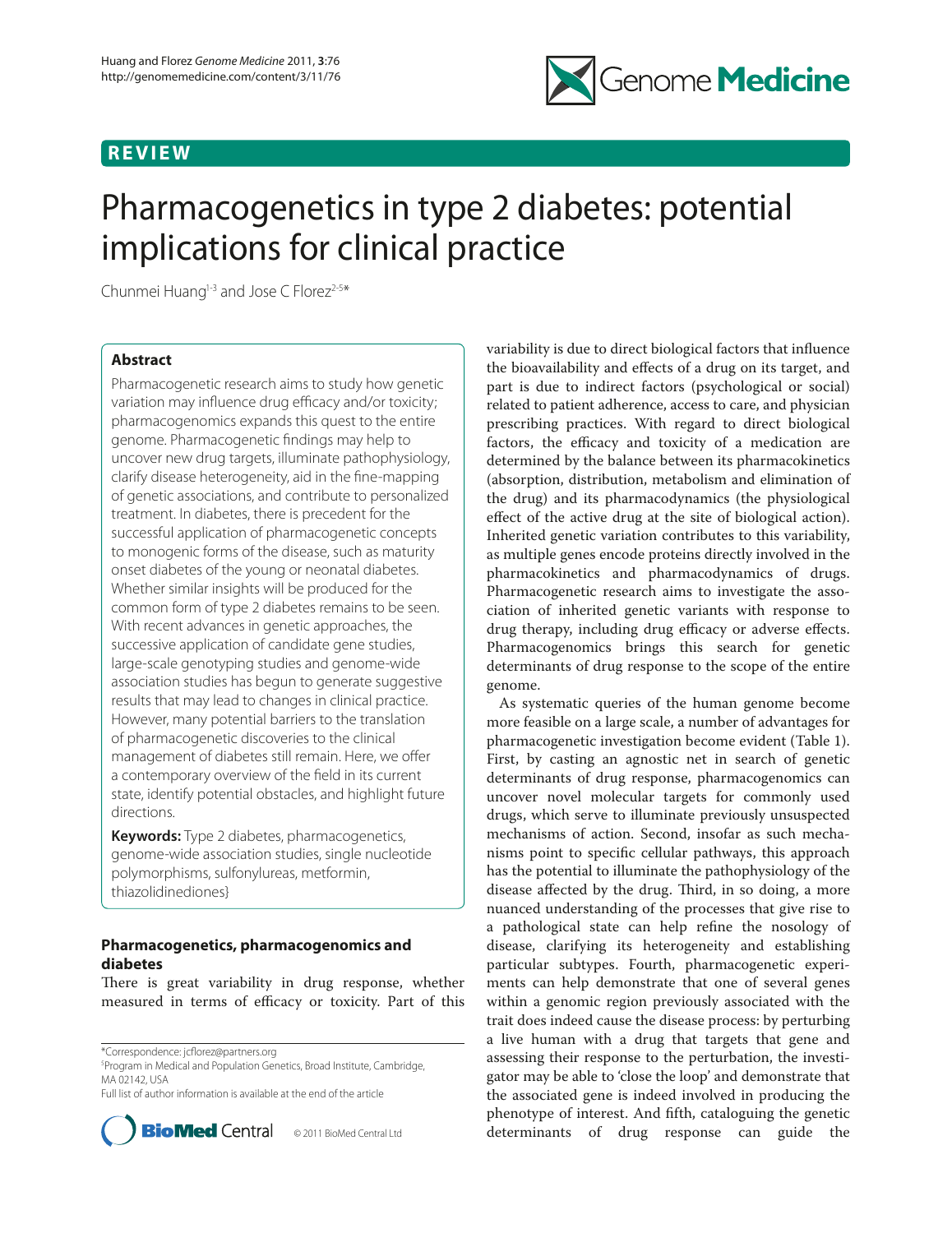| Advantage                     | <b>Explanation</b>                                                                                                                                         |  |  |  |
|-------------------------------|------------------------------------------------------------------------------------------------------------------------------------------------------------|--|--|--|
| Discovery of new drug targets | Agnostic genome-wide approaches are not contingent on prior biological knowledge                                                                           |  |  |  |
| Mechanistic insight           | Discoveries of new pathways may illuminate the pathophysiology of the disease process that is targeted by a given drug                                     |  |  |  |
| Nosology of disease           | Understanding of molecular pathways can help explain disease heterogeneity and classify its various subtypes                                               |  |  |  |
| Fine-mapping                  | Detecting a drug-gene interaction can pinpoint the specific gene under a genomic association signal that is likely to<br>harbor the causal genetic variant |  |  |  |
| Personalized medicine         | Genetic determinants of drug response may result in individualized approaches to therapy based on the likelihood of<br>effectiveness and tolerance         |  |  |  |

**Table 1. Potential contribution of pharmacogenetic approaches**

personalized choice of therapy based on both safety and efficacy. Examples abound: such personalized therapy is now the standard of care for azathioprine [1,2] and abacavir [3] to avoid drug-related complications, and for certain forms of cancer to achieve better outcomes [4-7]. Safety and efficacy concerns both suggest that similar precautions may need to be taken for other drugs with a narrow therapeutic index (where the therapeutic dose is close to the dose that produces adverse effects), such as warfarin [8-10] and clopidogrel [11-14].

As far as diabetes is concerned, pharmacogenetic approaches have already had a substantial impact on rare, monogenic forms of diabetes. Maturity onset diabetes of the young (MODY) is characterized by onset at young age, autosomal dominant transmission and a non-ketotic presentation in typically, but not always, non-obese people. It is caused by mutations in the genes that encode glucokinase and several transcription factors relevant to pancreatic β-cell development [15]. Patients with transcription factor MODY respond better to sulfonylureas than to metformin [16], illustrating the pathophysiological mechanisms centered in the β cell (where insulin secretagogues such as sulfonylureas act) for this form of the disease. Similarly, neonatal diabetes, diagnosed by the onset of hyperglycemia within the first 6 months of life, is caused by activating mutations in the islet ATP-sensitive potassium channel Kir6.2 (encoded by *KCNJ11*) or its associated sulfonylurea receptor SUR1 (encoded by *ABCC8*), which interfere with the ability of the β cell to respond to a glucose load. These patients can be effectively treated by high-dose sulfonylureas [17-20], allowing children mistakenly diagnosed with type 1 diabetes (based on the early onset of disease and undetectable C peptide) to be safely transitioned from multiple daily insulin injections to an oral agent once the correct genetic diagnosis is made.

Whether pharmacogenetics will have an analogous impact on common type 2 diabetes (T2D), the subject of this review, remains to be seen. T2D is one of the leading causes of cardiovascular disease, microvascular complications and death in the USA and worldwide. Its incidence has been rising steadily over the past few decades, and is predicted to reach epidemic proportions in

developing nations. Despite this obvious environmental contribution to the disease, it is now recognized that T2D pathogenesis is driven by multiple genetic factors interacting with a metabolically deleterious environment [21]. In recent years, well-powered candidate gene studies and genome-wide association studies (GWASs) have uncovered over 40 genomic loci that are associated with T2D at genome-wide levels of statistical significance  $(P < 5 \times 10^{-8})$ , determined empirically to account for the number of independent hypotheses among common variants in the European genome [22]). However, these associations simply point to areas of the genome that are overrepresented in cases of T2D when compared with non-diabetic controls; in most cases, the exact identity of the culprit gene and the causal variant remain unknown [23].

Many oral anti-diabetes medications have been developed and used in clinical practice for years, but some of their biological mechanisms are not completely understood. Figure 1 illustrates the tissues targeted by current anti-diabetes medications. Pharmacogenetics has proven invaluable in guiding therapeutic choices in MODY and neonatal diabetes, and its extension to common T2D is now beginning to take place. In the past 10 years, three major approaches for pharmacogenetic discovery have evolved in parallel with technological development: candidate gene studies opened the way to large-scale genotyping studies, which were followed by GWASs. In the early stages of genetic investigation only common variation in candidate genes could be realistically examined, because of limited efficiency in genotyping and imperfect knowledge of the human genome and its patterns of variation. As large-scale genotyping based on a comprehensive haplotype map of the human genome became available for deployment in larger samples, GWASs became a powerful research tool enabling the transition from pharmacogenetics to pharmacogenomics in T2D. Here, we review the most current pharmacogenetic evidence in T2D based on these different approaches, confining our remarks to the studies and drug classes (sulfonylureas, metformin, and thiazolidinediones) that have gathered the most conclusive evidence in this regard. For a comprehensive list of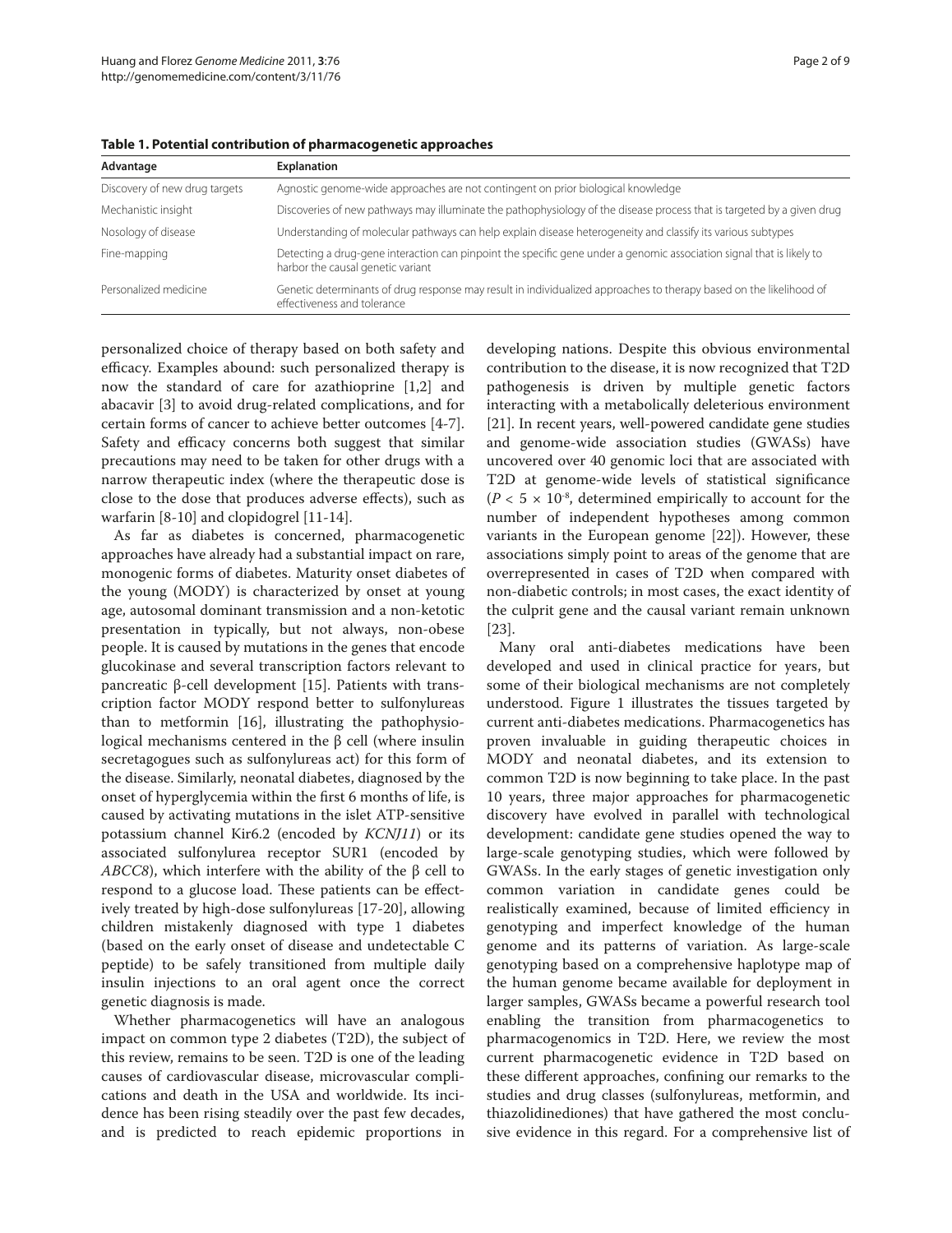

smaller studies and ongoing clinical trials, see a recent systematic review [24].

# **Candidate genes**

These studies focus on a few plausible candidate genes involved in drug pharmacokinetics/pharmacodynamics, or those associated with T2D as a disease phenotype. Here we focus on sulfonylureas, metformin and thiazolidinediones.

# **Sulfonylureas**

Cytochrome P450 2C9 (CYP2C9) is the rate-limiting enzyme in the metabolism of many sulfonylureas, such as glipizide, glimepiride and tolbutamide. For glyburide, although CYP3A4 contributes more than 50% of the formation of total metabolites, CYP2C9 also contributes 30% of the formation of metabolites. The wild-type allele of the *CYP2C9* gene is *CYP2C9\*1*; the two allelic variants *CYP2C9\*2* (rs1799853) and *CYP2C9\*3* (rs1057910) encode the loss-of-function missense amino acid polymorphisms \*2 (Arg144Cys) and \*3 (Ile359Leu), respectively. Pharmacokinetic analysis of glyburide was performed in 21 healthy volunteers with all 6 combinations of the *CYP2C9* alleles \*1, \*2 and \*3. Homozygous carriers of the *CYP2C9\*3*/*\*3*  genotypes had reduced clearance of glyburide and increased insulin secretion 12 hours after glyburide ingestion [25], a finding that was confirmed by others [26,27]. In Japanese T2D patients, those with *CYP2C9\*1*/*\*3* genotypes had significantly elevated plasma concentrations of glimepiride and a greater reduction in glycated hemoglobin (HbA<sub>1c</sub>) than those with *CYP2C9\*1/\*1* [28]. Much larger studies have been made possible by the compilation of prescription information and clinical outcomes from electronic medical records, focused on patients with T2D who have also consented to donate a DNA sample. Using this retrospective approach, the GoDARTS investigators in Tayside, Scotland, examined 1,073 incident users of sulfonylureas: patients with two copies of the \*2 or \*3 alleles were 3.4 times more likely to achieve treatment targets (HbA<sub>1C</sub> levels under 7%) than patients with two wild-type *CYP2C9* alleles [29].

Sulfonylureas bind to the pancreatic β-cell sulfonylurea receptor SUR1 coupled to the ATP-dependent potassium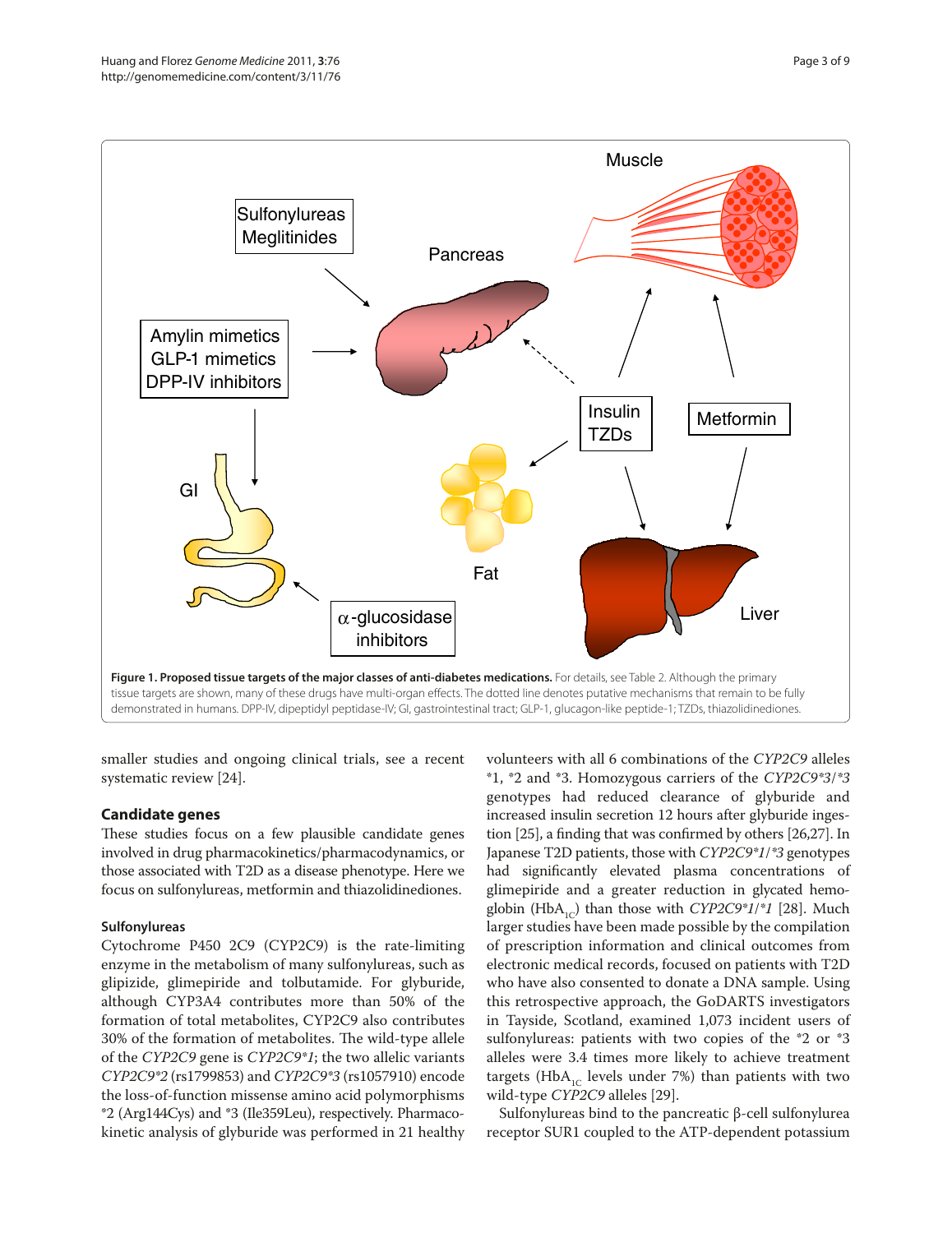| <b>Drugs</b>                       | Mechanism<br>of action                                       | Main effect(s)                        | <b>Potential</b><br>adverse events                                                        | Candidate genes<br>putatively affecting<br>response |
|------------------------------------|--------------------------------------------------------------|---------------------------------------|-------------------------------------------------------------------------------------------|-----------------------------------------------------|
| Sulfonylureas                      | ATP-dependent K channel<br>inhibition                        | ↑ Insulin secretion                   | Hypoglycemia, allergic reaction<br>to sulfa drugs                                         | CYP2C9, ABCC8, KCNJ11,<br>TCFZI2                    |
|                                    |                                                              | $\downarrow$ Glucagon secretion       |                                                                                           |                                                     |
| Metformin                          | AMP-dependent kinase<br>(AMPK) activation                    | ↑ Insulin sensitivity                 | Lactic acidosis                                                                           | SLC22A1, SLC47A1, ATM                               |
|                                    |                                                              | $\downarrow$ Hepatic gluconeogenesis  |                                                                                           |                                                     |
| Thiazolidinediones                 | Enhance PPARy binding to<br>its DNA response element         | ↑ Glucose uptake by skeletal muscle   | Fluid overload, congestive heart<br>failure, fractures, hepatotoxicity,<br>bladder cancer | ADIPOQ, CYP2C8                                      |
|                                    |                                                              | ↑ Lipolysis                           |                                                                                           |                                                     |
|                                    |                                                              | $\downarrow$ Hepatic glucose output   |                                                                                           |                                                     |
| Insulin                            | Insulin/IGF-1 receptor<br>pathway                            | ↑ Tissue glucose uptake               | Hypoglycemia                                                                              | ??                                                  |
| Meglitinides                       | ATP-dependent K channel<br>inhibition                        | ↑ Insulin secretion                   | Hypoglycemia                                                                              | ??                                                  |
|                                    |                                                              | $\downarrow$ Glucagon secretion       |                                                                                           |                                                     |
| a-Glucosidase<br><i>inhibitors</i> | Inhibit pancreatic a-amylase<br>and intestinal a-glucosidase | Glucose absorption by Gl tract        | Hypoglycemia                                                                              | ??                                                  |
| Amylin minetics                    | Amylin receptor pathway                                      | $\downarrow$ Gastric emptying rate    | Hypoglycemia                                                                              | ??                                                  |
|                                    |                                                              | ↑ Insulin secretion                   |                                                                                           |                                                     |
|                                    |                                                              | $\downarrow$ Glucagon secretion       |                                                                                           |                                                     |
| GLP-1 mimetics                     | GLP-1 receptor pathway                                       | ↑ Glucose-dependent insulin secretion | Nausea, vomiting, hypoglycemia,<br>acute pancreatitis, angioedema,<br>anaphylaxis         | - ??                                                |
|                                    |                                                              | $\downarrow$ Gastric emptying rate    |                                                                                           |                                                     |
|                                    |                                                              | ↑ Satiety                             |                                                                                           |                                                     |
|                                    |                                                              | $\downarrow$ Glucagon secretion       |                                                                                           |                                                     |
| DPP-IV inhibitors                  | GLP-1 receptor pathway                                       | ↑ Glucose-dependent insulin secretion |                                                                                           | ??                                                  |

### **Table 2. Targets, clinical responses and candidate genes involved in drug response of anti-diabetes medications**

For details, see authoritative reviews [71-74] and recent clinical guidelines [75-77]. DPP-IV, dipeptidyl peptidase-IV; GI, gastrointestinal tract; GLP-1, glucagon-like peptide-1; IGF, insulin-like growth factor.

channel Kir6.2, causing channel closure and triggering insulin secretion in a glucose-independent manner. As mentioned above, activating mutations in their respective genes, *ABCC8* and *KCNJ11* [17,20], cause neonatal diabetes mellitus. The K (Lys) allele at the common Glu23Lys polymorphism in *KCNJ11* has been shown to be associated with increased risk of T2D by several large studies [30-33]. Interestingly, *KCNJ11* and *ABCC8* lie next to each other on chromosome 11, and are separated by only 5 kb: a large region of linkage disequilibrium imposes strong correlation among several variants across both genes [33]. Another missense polymorphism, Ala1369Ser in *ABCC8*, is highly correlated with *KCNJ11*  Glu23Lys in all populations examined, such that any association signal at *KCNJ11* Glu23Lys is genetically indistinguishable from *ABCC8* Ala1369Ser [33,34]: in other words, carriers of the risk K allele at Glu23Lys almost always carry the A (Ala) allele at Ala1369Ser. Functional studies have tried to establish which of the two missense variants is causal: in recent elegant work, Hamming and colleagues [35] have demonstrated that the A allele at

Ala1369Ser is responsible for the increased responsiveness to gliclazide shown by mutated channels *in vitro*.

In one early report, diabetic carriers of the risk K allele at *KCNJ11* Glu23Lys were found to have a higher risk for secondary sulfonylurea failure, which was defined as fasting plasma glucose greater than 300 mg/dl despite sulfonylurea treatment followed by sulfonylurea-metformin combined therapy [36]. This finding, which could also be interpreted as genetically driven diabetes progression, received some support from a smaller independent study [37]. However, in a much larger prospective study of 1,268 Chinese patients with T2D, carriers of the risk A allele at *ABCC8* Ala1369Ser showed improved short-term response to gliclazide, in a manner consistent with the functional work described above and with the results obtained in neonatal diabetes [38]. These two disparate observations might be reconciled if the increased initial responsiveness to sulfonylureas shown by carriers of the risk allele evolves into β-cell exhaustion and earlier sulfonylurea failure, but such hypotheses require longer term follow-up.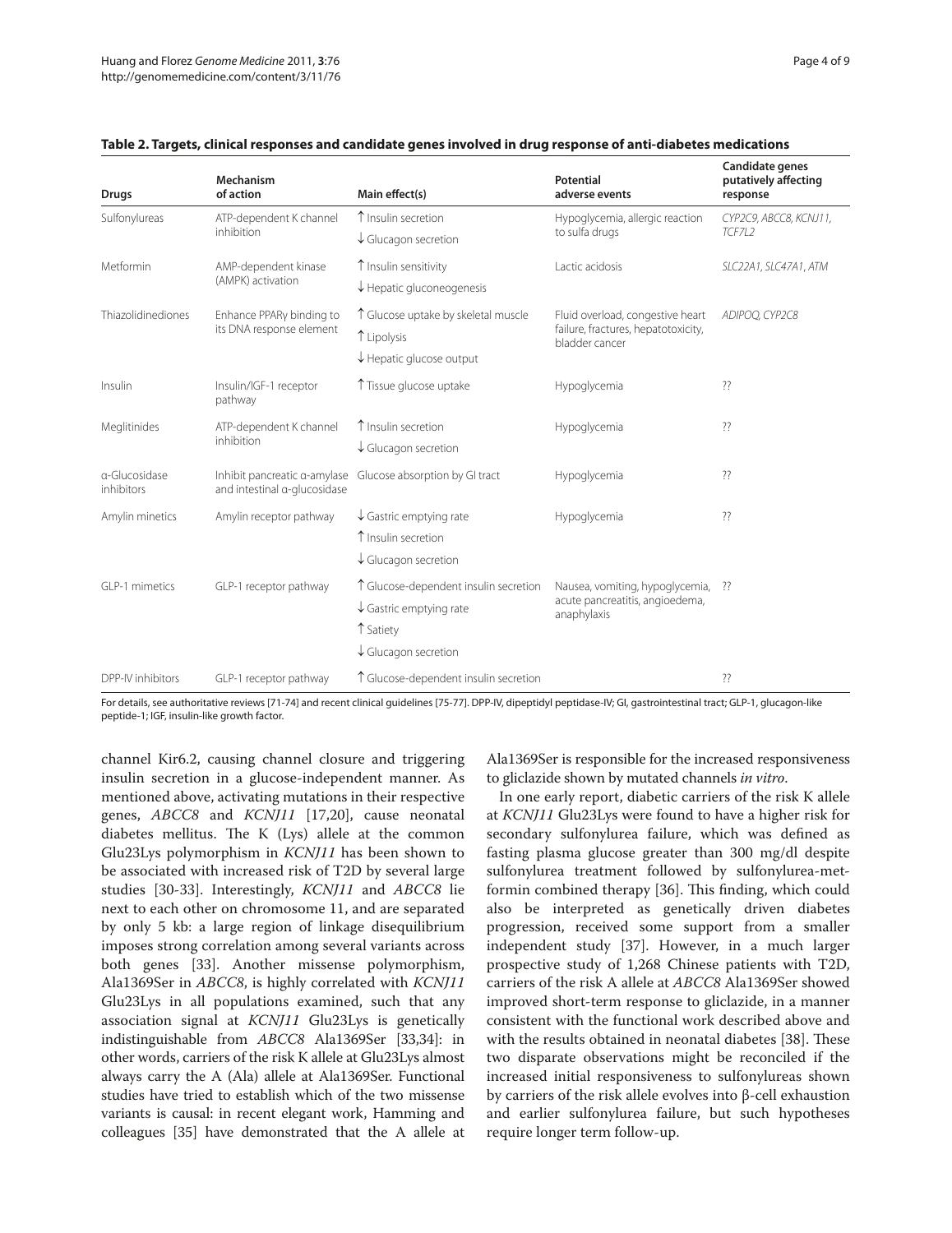Polymorphisms in the transcription factor 7-like 2 gene (*TCF7L2*) harbor the strongest association with T2D reported to date, which is present in nearly all ethnic groups [39,40]. Fine-mapping and functional work have shown that the intronic rs7903146 is the likely cause of the association signal [41,42]. Carriers of the risk allele at this locus show diminished β-cell function [43,44]. Therefore, it is of great interest to verify whether sulfonylurea therapy works differently depending on genotype at *TCF7L2*. This hypothesis was also tested in GoDARTS: individuals with the T2D-associated homozygous TT genotype were less likely to respond to sulfonylurea therapy and reach the treatment target of  $HbA_{1C}$  under 7% [45]. No such effect was seen for metformin, where genotype at *TCF7L2* did not make a difference. Consistent results have been published recently in two independent central European cohorts [46,47]. The contrast between *TCF7L2* (where the T2D risk genotype is associated with a weaker response to sulfonylureas) and *KCNJ11*/*ABCC8* (in which the genotypes that increase risk of T2D are associated with a stronger response) illustrates that disease association does not necessarily predict the direction of pharmacogenetic impact: whether it is beneficial or harmful may depend on the points along the relevant physiological pathway at which the gene and the drug exert their respective effects.

### **Metformin**

Metformin is a safe and effective first-line biguanide agent in T2D therapy [48-51]. It improves insulin sensitivity, reduces hepatic gluconeogenesis and causes modest weight loss [52]. Although it has been shown to activate the cellular fuel sensor AMP-dependent kinase (AMPK) [53,54], other mechanisms independent of AMPK activity have also been proposed [55]. Its pharmacokinetics involves two key processes in humans: the organic cation transporters OCT1 and OCT2 (encoded by *SLC22A1* and *SLC22A2,* respectively) mediate metformin transmembrane transport into hepatocytes and renal tubular cells, respectively; the multidrug and toxin extrusion protein MATE1 (encoded by *SLC47A1*) facilitates excretion of unchanged metformin into urine and bile. Nonsynonymous polymorphisms in *SLC22A1* have been found to be associated with different plasma concentration of metformin in small European and Asian cohorts [56,57]; the key results in Europeans were not replicated in the retrospective but much larger GoDARTS cohort [58]. A smaller retrospective study based on clinical records has also been established in Rotterdam: Becker *et al.* [59] found that the non-coding genetic variant rs622342 in *SLC22A1* is associated with changes in  $HbA_{1C}$  levels after metformin treatment, a finding that awaits replication. Also in Rotterdam, the rs2289669 non-coding polymorphism in *SLC47A1* was associated with metformin response: a  $0.30\%$  HbA<sub>1C</sub> reduction was reported per minor A allele compared with the G allele [60]. This result has been reproduced in the Diabetes Prevention Program (DPP; see below) [61].

### **Thiazolidinediones**

Thiazolidinediones increase glucose uptake by skeletal muscle, enhance lipolysis and suppress hepatic glucose output by enhancing the binding of the peroxisome proliferator-activated receptor  $γ$  (PPARγ) to its target DNA response element. The missense mutation in its gene *PPARG* that causes a proline to alanine change at codon 12 of the protein has been consistently associated with protection from T2D [62]. However, this polymorphism does not predict changes in fasting glucose,  $HbA_{1C}$  levels or insulin sensitivity after treatment with a variety of thiazolidinedione agents [63-65]. Putative associations of other variants in this gene with response to troglitazone [66] have not been replicated [65].

Other genes have been investigated for association with thiazolidinedione response. Kang *et al*. [67] found that two variants in the adiponectin gene (*ADIPOQ*) were associated with changes in fasting glucose and  $HbA_{1C}$ levels after 12 weeks of rosiglitazone treatment. Genetic variation in *CYP2C8* was found to be associated with altered clearance rate of rosiglitazone [68]. These results require confirmation.

### **Large-scale genotyping studies**

As genotyping platforms accommodated higher throughput, investigators could focus on hundreds or thousands of variants simultaneously, either selected from the literature or attempting to capture common variation in candidate genes comprehensively. Following this approach, the DPP investigators studied the association of 1,590 single nucleotide polymorphisms (SNPs) with metformin response, defined as its ability to prevent or delay the onset of diabetes, in 2,994 DPP participants who were at high risk of T2D [61]. These SNPs in 40 genes were selected because they are either associated with T2D according to early GWASs, encode drugmetabolizing/transporting enzymes, or were involved in relevant physiological processes. A variant in strong linkage disequilibrium with the polymorphism in the metformin transporter gene *SLC47A1* reported by the Rotterdam group [60] (see above) was associated with metformin response. A number of other loci showed suggestive associations, but none of them reached statistical significance after correction for the number of hypotheses tested.

The TRoglitazone In the Prevention Of Diabetes (TRIPOD) study was a single-center, randomized, and double-blinded clinical trial aiming to investigate the effect of troglitazone on T2D incidence in Hispanic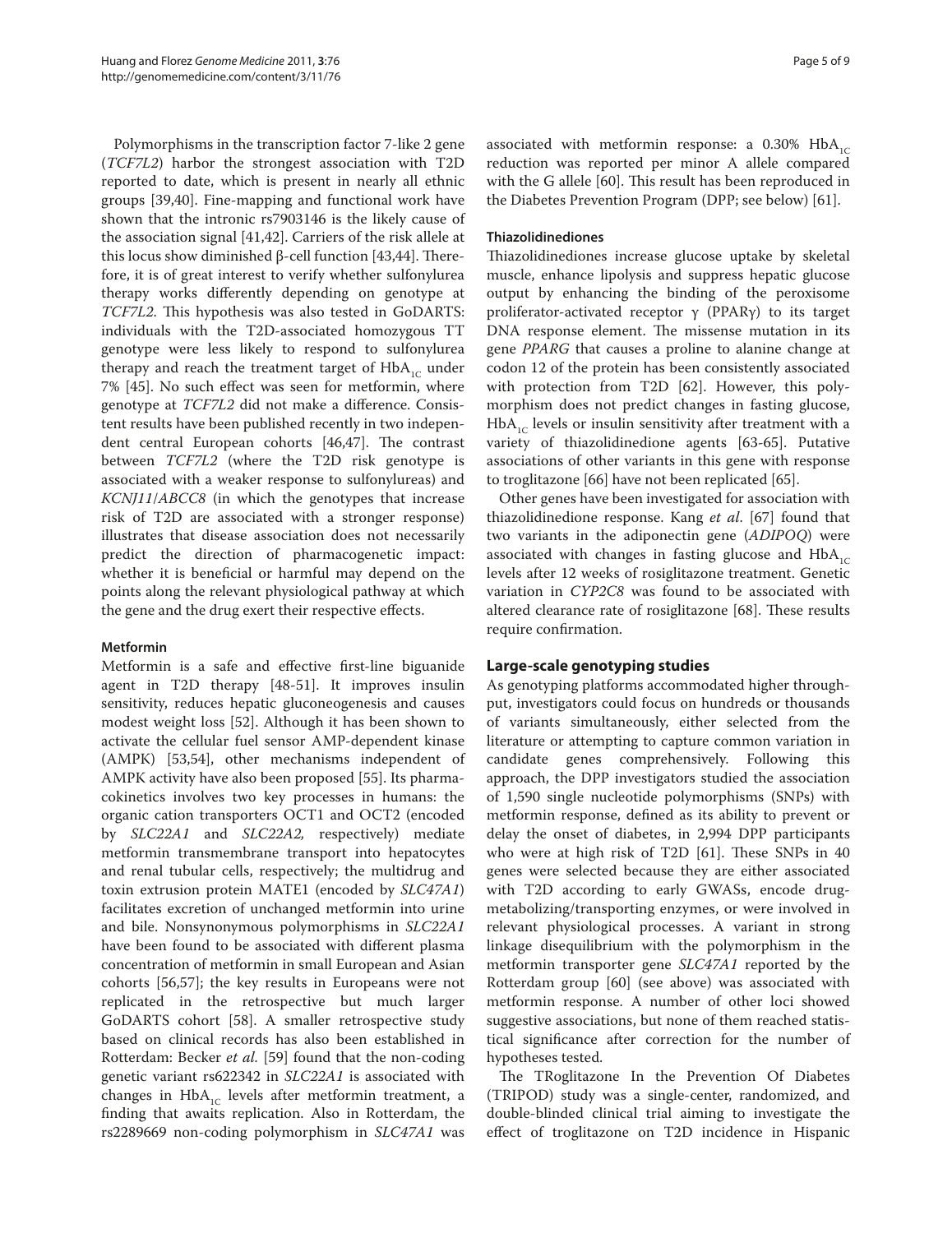women with prior gestational diabetes. Out of 93 women who received troglitazone, 63 had improvement in insulin sensitivity and 30 did not. The TRIPOD investigators sequenced 40 kb of *PPARG* and 133 SNPs were identified in the *PPARG* region. Eight of 133 SNPs were found to be nominally associated with improvement in insulin sensitivity, but not with change in fasting glucose [66]. However, these associations were not corrected for multiple testing nor substantiated in the DPP [65].

### **Genome-wide association studies**

The first GWAS for glycemic response to any antidiabetic drug was conducted by a collaboration formed by GoDARTS, the UK Prospective Diabetes Study (UKPDS) clinical trial [50] and the Wellcome Trust Case-Control Consortium [69] and focused on metformin. The discovery GWAS cohort included 1,024 individuals from Tayside, Scotland; follow-up cohorts included an additional 1,783 GoDARTS participants and 1,113 UKPDS participants. The first cohort underwent genome-wide genotyping, and 14 SNPs showing a suggestive association with metformin response as a categorical trait (defined as achieving  $HbA_{1C} \le 7\%)$  at  $P < 10^{-6}$  were taken forward into the other two cohorts. These SNPs concentrated around the Ataxia-telangiectasia mutated (*ATM*) gene in chromosome 11q22, and showed consistent associations with metformin response as a quantitative trait. During the replication attempt, the minor A allele at rs11212617 was again associated with increased metformin response in both cohorts, and achieved conventional genome-wide statistical significance on meta-analysis ( $P = 2.9 \times 10^{-9}$ ). In functional experiments, the authors further showed that the selective ATM inhibitor KU-55933 inhibited metformin activation of AMPK in rat hepatoma cells as well as phosphorylation of AMPK and a downstream target, implicating *ATM* itself as the gene responsible for the association signal [69]. Minor limitations of this landmark study include the relatively small sample size for a GWAS, the somewhat arbitrary definition of clinical response, and the unexplained connection between the SNP itself and the effects seen in the *in vitro* assays.

# **Translating pharmacogenetic information into clinical practice**

## **Promise**

Pharmacogenetic research in T2D has already advanced our understanding of the pathophysiology of hyperglycemia, by highlighting the β cell as a nodal point in its pathogenesis. Furthermore, pharmacogenetic investigation has already begun to deliver on the promise of individualized therapy for some monogenic forms of diabetes. Table 2 summarizes our current understanding of the drug targets, clinical responses, and candidate genes involved in the human response to anti-diabetes medications. In T2D, it seems that slower metabolism due to the *CYP2C9\*2* and *\*3* polymorphisms can result in improved glycemic control but more severe hypoglycemia, information that may be useful to the practitioner. In addition, although carriers of the risk genotype at *KCNJ11*/*ABCC8* respond better to gliclazide, carriers of the risk genotype at *TCF7L2* are worse candidates for sulfonylurea therapy. Finally, extension of the GWAS approach to larger, better powered meta-analyses and other drug classes may reveal new mechanisms of action.

### **Barriers**

However, several obstacles stand in the way of widespread pharmacogenetic applications. First, T2D is a complex disease (or group of diseases), caused by the higher order interaction of many common (and possibly rare) variants among themselves and with the environment. Thus, deciding which of these genetic factors are clinically actionable requires renewed discovery and experimental testing in appropriately designed and rigorously analyzed pharmacogenetic protocols. These trials should not only demonstrate genetic effects, but also show that acting on genetic information before prescribing specific therapies leads to better outcomes and is cost-effective. Second, drug-drug and gene-environment (lifestyle) interactions may override the genetic determinants of medication response: for example, in the DPP an intensive lifestyle intervention benefits all participants regardless of genetic burden [70], and it is possible that higher pharmacological doses may simply overcome the modest resistance induced by genetics. Third, for pre-prescription genotyping to be practical, all clinically actionable variants (not just for T2D or anti-diabetic drugs, but for all common phenotypes and medications) should be placed on a single array that can be processed efficiently and cheaply in Clinical Laboratory Improvement Amendments (CLIA)-certified laboratories, and only once in the lifetime of each patient. This will require the coordination of investigators involved in multiple areas of human health, constant updating, and the participation of manufacturing companies to produce such arrays on a large scale.

### **Conclusions**

In summary, it appears that genetic variation in the cytochrome P450 system affects response to sulfonylureas. Among T2D-associated loci, carriers of the risk allele at *TCF7L2* show a poorer response to sulfonylureas, whereas carriers of the risk alleles at the sulfonylurea receptor complex encoded by *ABCC8* and *KCNJ11* seem to have a stronger response to gliclazide, a finding supported by *in vitro* data. Variation in the gene encoding the metformin transporter, *SLC47A1*, may influence the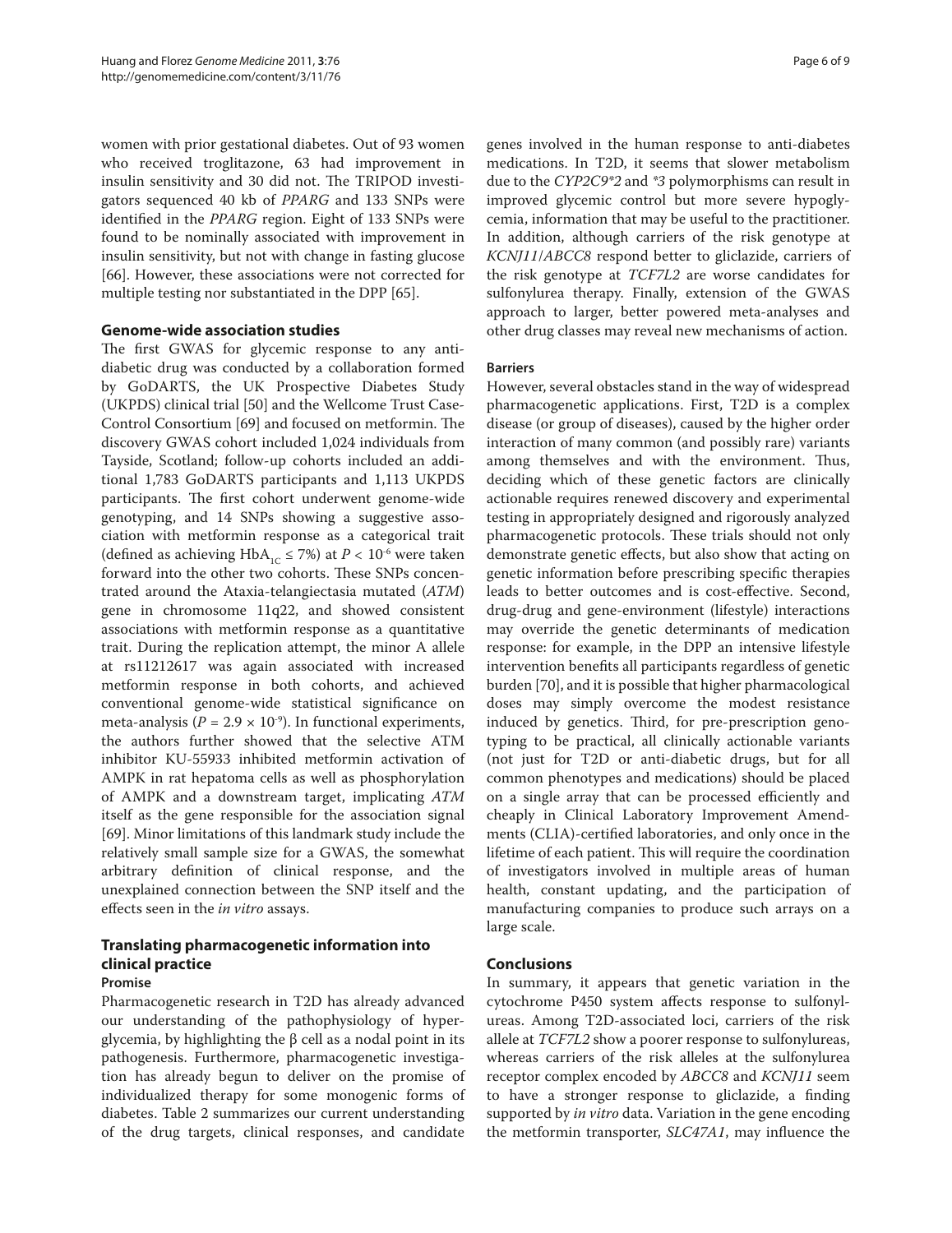disposal of metformin, and recent results from the first GWAS for metformin response merit independent confirmation.

Although significant progress has been made in T2D pharmacogenetics, the field is still in its infancy. Much work is needed in performing comprehensive assessments of genetic variation across well phenotyped, sufficiently large sample collections, which can typically be attained only in the setting of international collaborations. For future pharmacogenetic research, the pre-competitive participation of pharmaceutical companies, which could contribute DNA samples and outcomes garnered during multiple clinical trials that compare proprietary compounds with generic drugs, may be crucial. Phenotypes should be harmonized and the definition of drug response should have both clinical value and biological relevance. Once *bona fide* genetic signals are identified, they should be followed up with targeted pharmacogenetic studies that evaluate whether these associations can be modulated by using different dosing regimens or whether the *a priori* use of genetic information improves patient outcomes.

In conclusion, we stand at a threshold where the question of whether genetic information will influence prescribing practice can be asked in a definitive manner. Because either an affirmative or a negative answer would be useful, the question must be asked. We do hope the use of individual genetic information can help guide intelligent medication choices in the future: public and private funding bodies should support clinical trials with large sample sizes in an effort to show improved outcomes and cost effectiveness before this promise can be delivered to clinical practice.

#### **Acknowledgements**

JCF is supported by NIH/NIDDK R01 DK072041 and R01 DK088214 and a Clinician Scientist Development Award granted by the Doris Duke Charitable Foundation. CH is supported by NIH training grant 5 T32 DK007540-25.

#### **Competing interests**

JCF has received consulting honoraria from Daiichi-Sankyo and AstraZeneca.

#### **Abbreviations**

AMPK, AMP-dependent kinase; *ATM*, Ataxia-telangiectasia mutated; CYP, cytochrome P450; DPP, Diabetes Prevention Program; GWAS, genome-wide association study; HbA<sub>1c</sub>, glycated hemoglobin; MODY, maturity onset diabetes of the young; *PPARG*, peroxisome proliferator-activated receptor γ; SNP, single nucleotide polymorphism; SUR1, sulfonylurea receptor 1; T2D, type 2 diabetes; *TCF7L2*, transcription factor 7-like 2 gene; TRIPOD, TRoglitazone In the Prevention Of Diabetes; UKPDS, United Kingdom Prospective Diabetes Study.

#### **Author details**

1 Renal Division, Department of Medicine, Massachusetts General Hospital, Boston, MA 02114, USA. <sup>2</sup> Center for Human Genetic Research, Massachusetts General Hospital, Simches Research Building, Boston, MA 02114, USA. 3 Department of Medicine, Harvard Medical School, Boston, MA 02115, USA. 4 Diabetes Research Center (Diabetes Unit), Department of Medicine, Massachusetts General Hospital, Boston, MA 02114, USA. <sup>5</sup>Program in Medical and Population Genetics, Broad Institute, Cambridge, MA 02142, USA.

#### **References**

- 1. Ford LT, Berg JD: Thiopurine S-methyltransferase (TPMT) assessment prior to starting thiopurine drug treatment; a pharmacogenomic test whose time has come. *J Clin Pathol* 2010, 63:288-295.
- 2. Relling MV, Gardner EE, Sandborn WJ, Schmiegelow K, Pui CH, Yee SW, Stein CM, Carrillo M, Evans WE, Klein TE: Clinical Pharmacogenetics Implementation Consortium guidelines for thiopurine methyltransferase genotype and thiopurine dosing. *Clin Pharmacol Ther* 2011, 89:387-391.
- 3. Mallal S, Phillips E, Carosi G, Molina JM, Workman C, Tomazic J, Jägel-Guedes E, Rugina S, Kozyrev O, Cid JF, Hay P, Nolan D, Hughes S, Hughes A, Ryan S, Fitch N, Thorborn D, Benbow A: HLA-B\*5701 screening for hypersensitivity to abacavir. *N Engl J Med* 2008, 358:568-579.
- Paez JG, Jänne PA, Lee JC, Tracy S, Greulich H, Gabriel S, Herman P, Kaye FJ, Lindeman N, Boggon TJ, Naoki K, Sasaki H, Fujii Y, Eck MJ, Sellers WR, Johnson BE, Meyerson M: *EGFR* mutations in lung cancer: correlation with clinical response to gefitinib therapy. *Science* 2004, 304:1497-1500.
- 5. Lynch TJ, Bell DW, Sordella R, Gurubhagavatula S, Okimoto RA, Brannigan BW, Harris PL, Haserlat SM, Supko JG, Haluska FG, Louis DN, Christiani DC, Settleman J, Haber DA: Activating mutations in the epidermal growth factor receptor underlying responsiveness of non-small-cell lung cancer to gefitinib. *N Engl J Med* 2004, 350:2129-2139.
- 6. Slamon DJ, Leyland-Jones B, Shak S, Fuchs H, Paton V, Bajamonde A, Fleming T, Eiermann W, Wolter J, Pegram M, Baselga J, Norton L: Use of chemotherapy plus a monoclonal antibody against HER2 for metastatic breast cancer that overexpresses HER2. *N Engl J Med* 2001, 344:783-792.
- 7. Chapman PB, Hauschild A, Robert C, Haanen JB, Ascierto P, Larkin J, Dummer R, Garbe C, Testori A, Maio M, Hogg D, Lorigan P, Lebbe C, Jouary T, Schadendorf D, Ribas A, O'Day SJ, Sosman JA, Kirkwood JM, Eggermont AM, Dreno B, Nolop K, Li J, Nelson B, Hou J, Lee RJ, Flaherty KT, McArthur GA: Improved survival with vemurafenib in melanoma with BRAF V600E mutation. *N Engl J Med* 2011, 364:2507-2516.
- 8. Ginsburg GS, Voora D: The long and winding road to warfarin pharmacogenetic testing. *J Am Coll Cardiol* 2010, 55:2813-2815.
- 9. Klein TE, Altman RB, Eriksson N, Gage BF, Kimmel SE, Lee MT, Limdi NA, Page D, Roden DM, Wagner MJ, Caldwell MD, Johnson JA: Estimation of the warfarin dose with clinical and pharmacogenetic data. *N Engl J Med* 2009, 360:753-764.
- 10. Manolopoulos VG, Ragia G, Tavridou A: Pharmacogenetics of coumarinic oral anticoagulants. *Pharmacogenomics* 2010, 11:493-496.
- 11. Mega JL, Close SL, Wiviott SD, Shen L, Hockett RD, Brandt JT, Walker JR, Antman EM, Macias W, Braunwald E, Sabatine MS: Cytochrome p-450 polymorphisms and response to clopidogrel. *N Engl J Med* 2009, 360:354-362.
- 12. Pare G, Mehta SR, Yusuf S, Anand SS, Connolly SJ, Hirsh J, Simonsen K, Bhatt DL, Fox KA, Eikelboom JW: Effects of CYP2C19 genotype on outcomes of clopidogrel treatment. *N Engl J Med* 2010, 363:1704-1714.
- 13. Mega JL, Simon T, Collet JP, Anderson JL, Antman EM, Bliden K, Cannon CP, Danchin N, Giusti B, Gurbel P, Horne BD, Hulot JS, Kastrati A, Montalescot G, Neumann FJ, Shen L, Sibbing D, Steg PG, Trenk D, Wiviott SD, Sabatine MS: Reduced-function *CYP2C19* genotype and risk of adverse clinical outcomes among patients treated with clopidogrel predominantly for PCI: a meta-analysis. *JAMA* 2010, 304:1821-1830.
- 14. Roden DM, Shuldiner AR: Responding to the clopidogrel warning by the US Food and Drug Administration: real life is complicated. *Circulation* 2010, 122:445-448
- 15. Bell G, Polonsky, KS: Diabetes mellitus and genetically programmed defects in beta-cell function. *Nature* 2001, 414:788-791.
- Pearson ER, Starkey BJ, Powell RJ, Gribble FM, Clark PM, Hattersley AT: Genetic cause of hyperglycaemia and response to treatment in diabetes. *Lancet*  2003, 362:1275-1281.
- 17. Gloyn AL, Pearson ER, Antcliff JF, Proks P, Bruining GJ, Slingerland AS, Howard N, Srinivasan S, Silva JM, Molnes J, Edghill EL, Frayling TM, Temple IK, Mackay D, Shield JP, Sumnik Z, van Rhijn A, Wales JK, Clark P, Gorman S, Aisenberg J, Ellard S, Njølstad PR, Ashcroft FM, Hattersley AT: Activating mutations in the gene encoding the ATP-sensitive potassium-channel subunit Kir6.2 and permanent neonatal diabetes. *N Engl J Med* 2004, 350:1838-1849.
- 18. Sagen JV, Raeder H, Hathout E, Shehadeh N, Gudmundsson K, Baevre H, Abuelo D, Phornphutkul C, Molnes J, Bell GI, Gloyn AL, Hattersley AT, Molven A, Søvik O, Njølstad PR: Permanent neonatal diabetes due to mutations in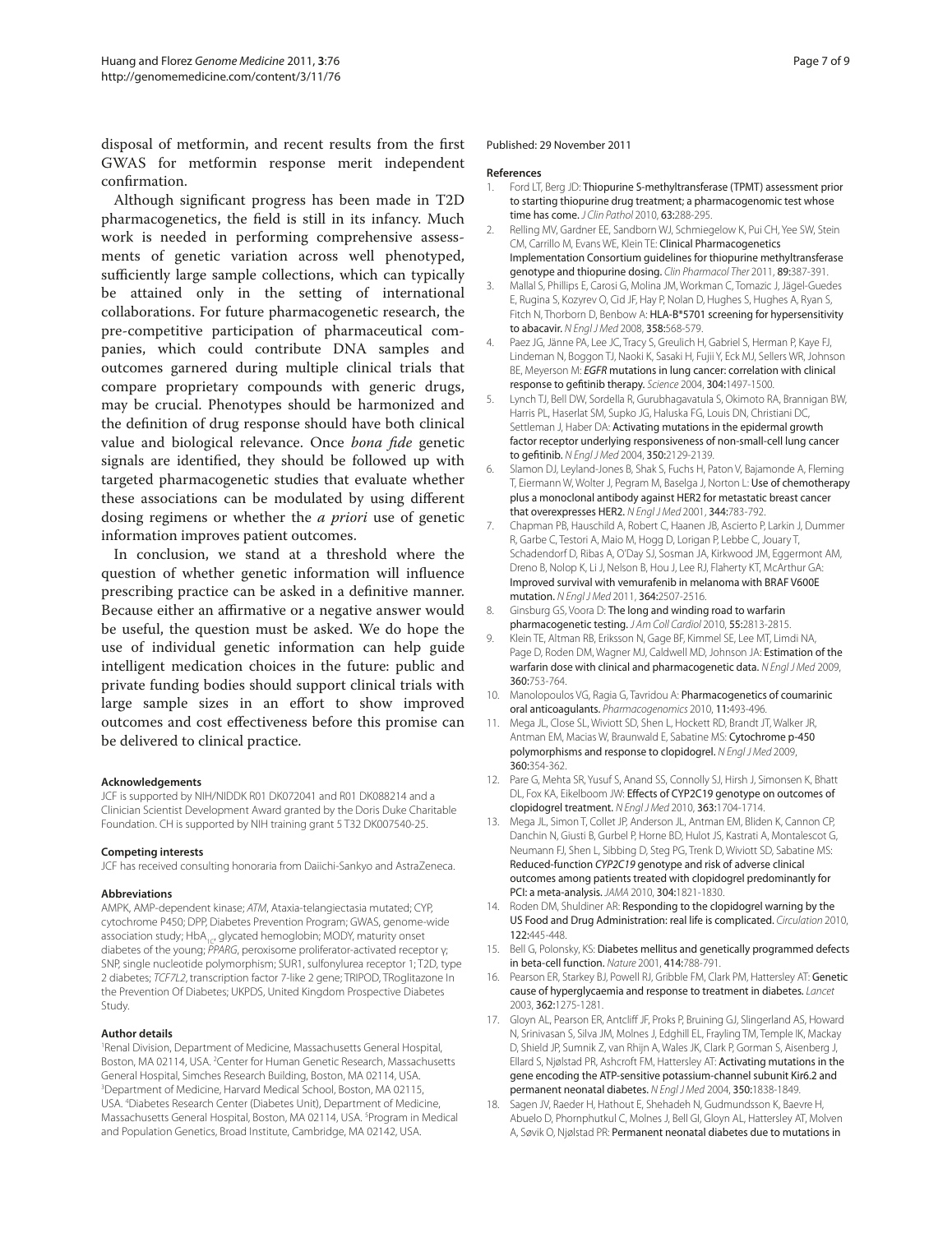*KCNJ11* encoding Kir6.2: Patient characteristics and initial response to sulfonylurea therapy. *Diabetes* 2004, 53:2713-2718.

- 19. Pearson ER, Flechtner I, Njølstad PR, Malecki MT, Flanagan SE, Larkin B, Ashcroft FM, Klimes I, Codner E, Iotova V, Slingerland AS, Shield J, Robert JJ, Holst JJ, Clark PM, Ellard S, Søvik O, Polak M, Hattersley AT: Switching from insulin to oral sulfonylureas in patients with diabetes due to Kir6.2 mutations. *N Engl J Med* 2006, 355:467-477.
- 20. Babenko AP, Polak M, Cave H, Busiah K, Czernichow P, Scharfmann R, Bryan J, Aguilar-Bryan L, Vaxillaire M, Froguel P: Activating mutations in the *ABCC8* gene in neonatal diabetes mellitus. *N Engl J Med* 2006, 355:456-466.
- 21. McCarthy MI: Genomics, type 2 diabetes, and obesity. *N Engl J Med* 2010, 363:2339-2350.
- 22. Pe'er I, Yelensky R, Altshuler D, Daly MJ: Estimation of the multiple testing burden for genomewide association studies of nearly all common variants. *Genet Epidemiol* 2008, 32:381-385.
- 23. Billings LK, Florez JC: The genetics of type 2 diabetes: what have we learned from GWAS? *Ann N Y Acad Sci* 2010, 1212:59-77.
- 24. Manolopoulos VG, Ragia G, Tavridou A: Pharmacogenomics of oral antidiabetic medications: current data and pharmacoepigenomic perspective. *Pharmacogenomics* 2011, 12:1161-1191.
- 25. Kirchheiner J, Brockm-Iller J, Meineke I, Bauer S, Rohde W, Meisel C, Roots I: Impact of CYP2C9 amino acid polymorphisms on glyburide kinetics and on the insulin and glucose response in healthy volunteers. *Clin Pharmacol Ther* 2002, 71:286-296.
- 26. Jetter A, Kinzig-Schippers M, Skott A, Lazar A, Tomalik-Scharte D, Kirchheiner J, Walchner-Bonjean M, Hering U, Jakob V, Rodamer M, Jabrane W, Kasel D, Brockmöller J, Fuhr U, Sörgel F: Cytochrome P450 2C9 phenotyping using low-dose tolbutamide. *Eur J Clin Pharmacol* 2004, 60:165-171.
- 27. Niemi M, Cascorbi I, Timm R, Kroemer HK, Neuvonen PJ, Kivistö KT: Glyburide and glimepiride pharmacokinetics in subjects with different CYP2C9 genotypes. *Clin Pharmacol Ther* 2002, 72:326-332.
- 28. Suzuki K, Yanagawa T, Shibasaki T, Kaniwa N, Hasegawa R, Tohkin M: Effect of CYP2C9 genetic polymorphisms on the efficacy and pharmacokinetics of glimepiride in subjects with type 2 diabetes. *Diabetes Res Clin Pract* 2006, 72:148-154.
- 29. Zhou K, Donnelly L, Burch L, Tavendale R, Doney AS, Leese G, Hattersley AT, McCarthy MI, Morris AD, Lang CC, Palmer CN, Pearson ER: Loss-of-function CYP2C9 variants improve therapeutic response to sulfonylureas in type 2 diabetes: a Go-DARTS study. *Clin Pharmacol Ther* 2010, 87:52-56.
- 30. Gloyn AL, Hashim Y, Ashcroft SJ, Ashfield R, Wiltshire S, Turner RC: Association studies of variants in promoter and coding regions of beta-cell ATPsensitive K-channel genes SUR1 and Kir6.2 with Type 2 diabetes mellitus (UKPDS 53). *Diabet Med* 2001, 18:206-212.
- 31. Gloyn AL, Weedon MN, Owen KR, Turner MJ, Knight BA, Hitman G, Walker M, Levy JC, Sampson M, Halford S, McCarthy MI, Hattersley AT, Frayling TM: Large-scale association studies of variants in genes encoding the pancreatic β-cell KATP channel subunits Kir6.2 (*KCNJ11*) and SUR1 (*ABCC8*) confirm that the *KCNJ11* E23K variant is associated with type 2 diabetes. *Diabetes* 2003, 52:568-572.
- 32. Barroso I, Luan J, Middelberg RPS, Harding A-H, Franks PW, Jakes RW, Clayton D, Schafer AJ, O'Rahilly S, Wareham NJ: Candidate gene association study in type 2 diabetes indicates a role for genes involved in β-cell function as well as insulin action. *PLoS Biol* 2003, 1:e20.
- 33. Florez JC, Burtt N, de Bakker PI, Almgren P, Tuomi T, Holmkvist J, Gaudet D, Hudson TJ, Schaffner SF, Daly MJ, Hirschhorn JN, Groop L, Altshuler D: Haplotype structure and genotype-phenotype correlations of the sulfonylurea receptor and the islet ATP-sensitive potassium channel gene region. *Diabetes* 2004, 53:1360-1368.
- 34. Inoue H, Ferrer J, Warren-Perry M, Zhang Y, Millns H, Turner RC, Elbein SC, Hampe CL, Suarez BK, Inagaki N, Seino S, Permutt MA: Sequence variants in the pancreatic islet beta-cell inwardly rectifying K+ channel Kir6.2 (Bir) gene: identification and lack of role in Caucasian patients with NIDDM. *Diabetes* 1997, 46:502-507.
- 35. Hamming KS, Soliman D, Matemisz LC, Niazi O, Lang Y, Gloyn AL, Light PE: Coexpression of the type 2 diabetes susceptibility gene variants KCNJ11 E23K and ABCC8 S1369A alter the ATP and sulfonylurea sensitivities of the ATP-sensitive K(+) channel. *Diabetes* 2009, 58:2419-2424.
- 36. Sesti G, Laratta E, Cardellini M, Andreozzi F, Del Guerra S, Irace C, Gnasso A, Grupillo M, Lauro R, Hribal ML, Perticone F, Marchetti P: The E23K variant of *KCNJ11* encoding the pancreatic b-cell adenosine 5'-triphosphatesensitive potassium channel subunit Kir6.2 is associated with an increased

risk of secondary failure to sulfonylurea in patients with type 2 diabetes. *J Clin Endocrinol Metab* 2006, 91:2334-2339.

- 37. Holstein A, Hahn M, Stumvoll M, Kovacs P: The E23K variant of KCNJ11 and the risk for severe sulfonylurea-induced hypoglycemia in patients with type 2 diabetes. *Horm Metab Res* 2009, 41:387-390.
- 38. Feng Y, Mao G, Ren X, Xing H, Tang G, Li Q, Li X, Sun L, Yang J, Ma W, Wang X, Xu X: Ser1369Ala variant in sulfonylurea receptor gene ABCC8 is associated with antidiabetic efficacy of gliclazide in Chinese type 2 diabetic patients. *Diabetes Care* 2008, 31:1939-1944.
- 39. Grant SF, Thorleifsson G, Reynisdottir I, Benediktsson R, Manolescu A, Sainz J, Helgason A, Stefansson H, Emilsson V, Helgadottir A, Styrkarsdottir U, Magnusson KP, Walters GB, Palsdottir E, Jonsdottir T, Gudmundsdottir T, Gylfason A, Saemundsdottir J, Wilensky RL, Reilly MP, Rader DJ, Bagger Y, Christiansen C, Gudnason V, Sigurdsson G, Thorsteinsdottir U, Gulcher JR, Kong A, Stefansson K: Variant of transcription factor 7-like 2 (TCF7L2) gene confers risk of type 2 diabetes. *Nat Genet* 2006, 38:320-323.
- 40. Cauchi S, El Achhab Y, Choquet H, Dina C, Krempler F, Weitgasser R, Nejjari C, Patsch W, Chikri M, Meyre D, Froguel P: *TCF7L2* is reproducibly associated with type 2 diabetes in various ethnic groups: a global meta-analysis. *J Mol Med* 2007, 85:777-782.
- 41. Helgason A, Pálsson S, Thorleifsson G, Grant SF, Emilsson V, Gunnarsdottir S, Adeyemo A, Chen Y, Chen G, Reynisdottir I, Benediktsson R, Hinney A, Hansen T, Andersen G, Borch-Johnsen K, Jorgensen T, Schäfer H, Faruque M, Doumatey A, Zhou J, Wilensky RL, Reilly MP, Rader DJ, Bagger Y, Christiansen C, Sigurdsson G, Hebebrand J, Pedersen O, Thorsteinsdottir U, Gulcher JR, *et al.*: Refining the impact of TCF7L2 gene variants on type 2 diabetes and adaptive evolution. *Nat Genet* 2007, 39:218-225.
- 42. Gaulton KJ, Nammo T, Pasquali L, Simon JM, Giresi PG, Fogarty MP, Panhuis TM, Mieczkowski P, Secchi A, Bosco D, Berney T, Montanya E, Mohlke KL, Lieb JD, Ferrer J: A map of open chromatin in human pancreatic islets. *Nat Genet* 2010, 42:255-259.
- 43. Florez JC, Jablonski KA, Bayley N, Pollin TI, de Bakker PIW, Shuldiner AR, Knowler WC, Nathan DM, Altshuler D, for the Diabetes Prevention Program Research Group: *TCF7L2* polymorphisms and progression to diabetes in the Diabetes Prevention Program. *N Engl J Med* 2006, 355:241-250.
- 44. Lyssenko V, Lupi R, Marchetti P, Del Guerra S, Orho-Melander M, Almgren P, Sjögren M, Ling C, Eriksson KF, Lethagen AL, Mancarella R, Berglund G, Tuomi T, Nilsson P, Del Prato S, Groop L: Mechanisms by which common variants in the TCF7L2 gene increase risk of type 2 diabetes. *J Clin Invest* 2007, 117:2155-2163.
- 45. Pearson ER, Donnelly LA, Kimber C, Whitley A, Doney ASF, McCarthy MI, Hattersley AT, Morris AD, Palmer CNA: Variation in *TCF7L2* influences therapeutic response to sulfonylureas: A GoDARTs study. *Diabetes* 2007, 56:2178-2182.
- 46. Holstein A, Hahn M, Korner A, Stumvoll M, Kovacs P: TCF7L2 and therapeutic response to sulfonylureas in patients with type 2 diabetes. *BMC Med Genet*  2011, 12:30.
- 47. Schroner Z, Javorsky M, Tkacova R, Klimcakova L, Dobrikova M, Habalova V, Kozarova M, Zidzik J, Rudikova M, Tkac I: Effect of sulphonylurea treatment on glycaemic control is related to TCF7L2 genotype in patients with type 2 diabetes. *Diabetes Obes Metab* 2011, 13:89-91.
- DeFronzo RA, Goodman AM: Efficacy of metformin in patients with noninsulin-dependent diabetes mellitus. The Multicenter Metformin Study Group. *N Engl J Med* 1995, 333:541-549.
- 49. Garber AJ, Duncan TG, Goodman AM, Mills DJ, Rohlf JL: Efficacy of metformin in type II diabetes: Results of a double-blind, placebocontrolled, dose-response trial. *Am J Med* 1997, 103:491-497.
- 50. UKPDS: Effect of intensive blood-glucose control with metformin on complications in overweight patients with type 2 diabetes (UKPDS 34). *Lancet* 1998, 352:854-865.
- 51. Ong CR, Molyneaux LM, Constantino MI, Twigg SM, Yue DK: Long-term efficacy of metformin therapy in nonobese individuals with type 2 diabetes. *Diabetes Care* 2006, 29:2361-2364.
- 52. Stumvoll M, Nurjhan N, Perriello G, Dailey G, Gerich JE: Metabolic effects of metformin in non-insulin-dependent diabetes mellitus. *N Engl J Med* 1995, 333:550-554.
- 53. Zhou G, Myers R, Li Y, Chen Y, Shen X, Fenyk-Melody J, Wu M, Ventre J, Doebber T, Fujii N, Musi N, Hirshman MF, Goodyear LJ, Moller DE: Role of AMP-activated protein kinase in mechanism of metformin action. *J Clin Invest* 2001, 108:1167-1174.
- 54. Fryer LGD, Parbu-Patel A, Carling D: The anti-diabetic drugs rosiglitazone